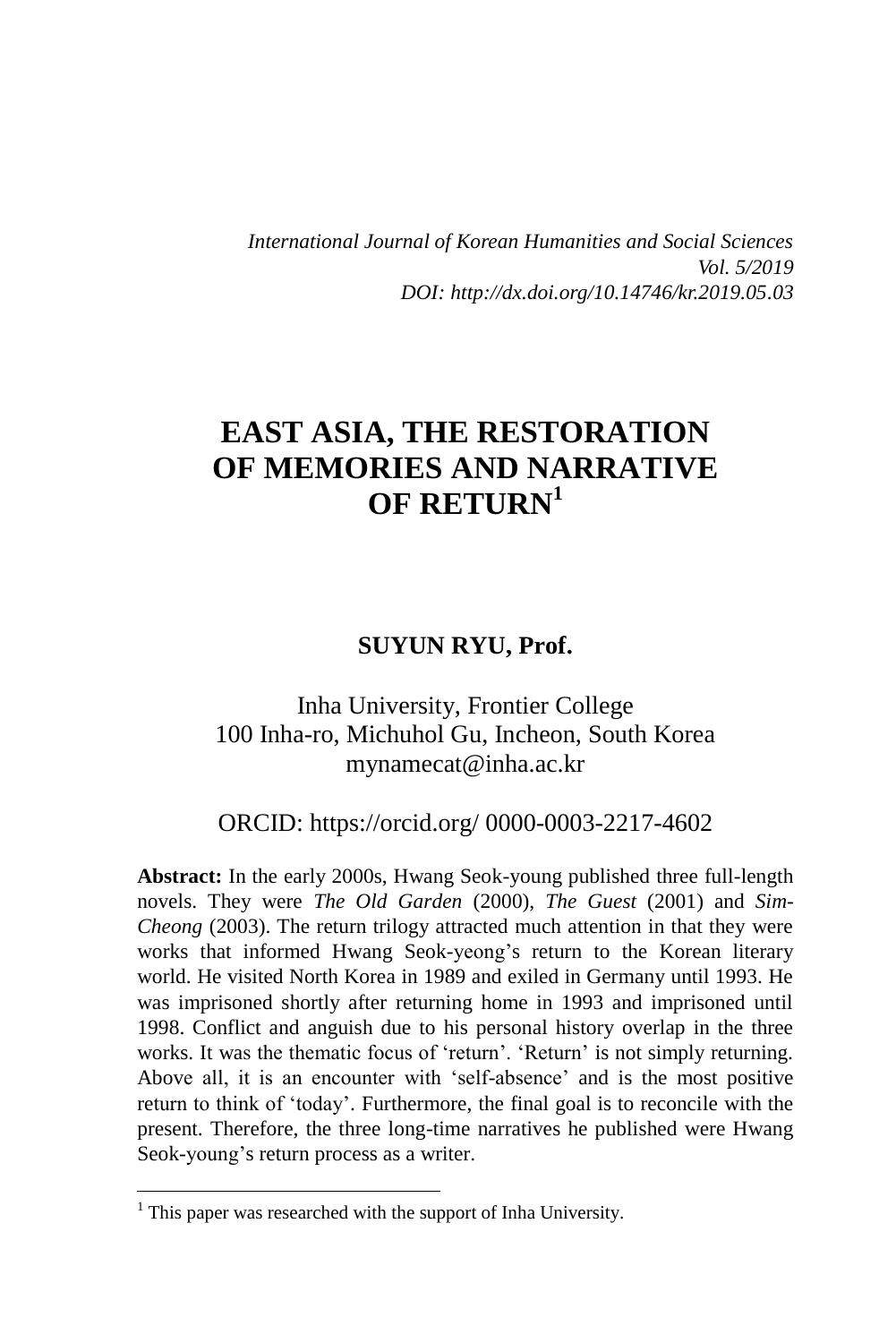**Key words:** Hwang Seok-yeong; return trilogy; *The Old Garden* (2000); *The Guest* (2001); *Sim-Cheong* (2003); Galmoe; The Sincheon Massacre; *Simcheong-Jeon*.

### 동아시아**,** 기억의 복원과 서사의 귀환

초록: 황석영은 세 권의 장편소설을 출판했다. 오래된 정원 (2000), 손님 (2001), 심청 (2003) 이 그것이다. 이 귀환 3부작은 황석영의 한국 문학계로의 복귀를 알리는 작품이라는 점에서 많은 관심을 끌었다. 그는 1989년 북한을 방문했고, 독일로 망명하여 1993년까지 있었다. 1993년 귀국 직후 체포되어 1998년까지 수감되었다. 이러한 그의 개인사로 인한 갈등과 고뇌는 세 작품 위로 겹쳐진다. 그 초점은 바로 '귀환'이었다. '귀환'은 단순히 돌아오는 것을 의미하는 것이 아니다. 무엇보다 그것은 '자기 존재'와의 만남이며, '오늘'이라는 사유 속으로 가장 능동적으로 복귀하는 것이다. 더 나아가 그 최종 목표는 바로 현재와 화해하는 것이다. 따라서 그가 발표한 세 편의 장편소설은, 그의 작가로서 복귀 과정을 담아내고 있다.

주제어: 황석영; 귀환 3부작; 오래된 정원 (2000); 손님 (2001); 심청 (2003); 갈뫼; 신천대학살; 심청전.

#### **AZJA WSCHODNIA, NARRACJA POWROTU ORAZ PRZYWRACANIE PAMIĘCI**

**Abstrakt:** Hwang Seokyeong opublikował na początku wieku XXI trzy powieści: *Stary ogród* (2000), *Gość* (2001) oraz *Sim-cheong* (2003). Powieści te prezentowały powrót Hwang Seok-yeonga do świata twórczości literackiej, stąd przykuły uwagę czytelników jako trylogia powrotu. Hwang był w 1989 roku w Korei Północnej a następnie aż do roku 1993 przebywał na wygnaniu w Niemczech. Krótko po powrocie do kraju w 1993 został uwięziony na pięć lat. Powieści te przesycone są konfliktem i udręką spowodowanymi osobistymi doświadczeniami. To właśnie stało się motywem przewodnim 'powrotu'. 'Powrót' nie polega jedynie na ponownym przybyciu – jest to przede wszystkim zetknięcie się z własną 'nieobecnością', skłania także do pozytywnego podejścia do 'dzisiaj'. Celem jest przecież pogodzenie się z teraźniejszością. Te trzy powieści obrazują proces powrotu Hwang Seok-yeonga do twórczości literackiej.

**Słowa klucze:** Hwang Seok-yeong; Trylogia Powrotu; *Stary ogród* (2000); *Gość* (2001); *Sim cheong* (2003); Galmoe; Masakra w Sincheon; *Simcheong-Jeon*.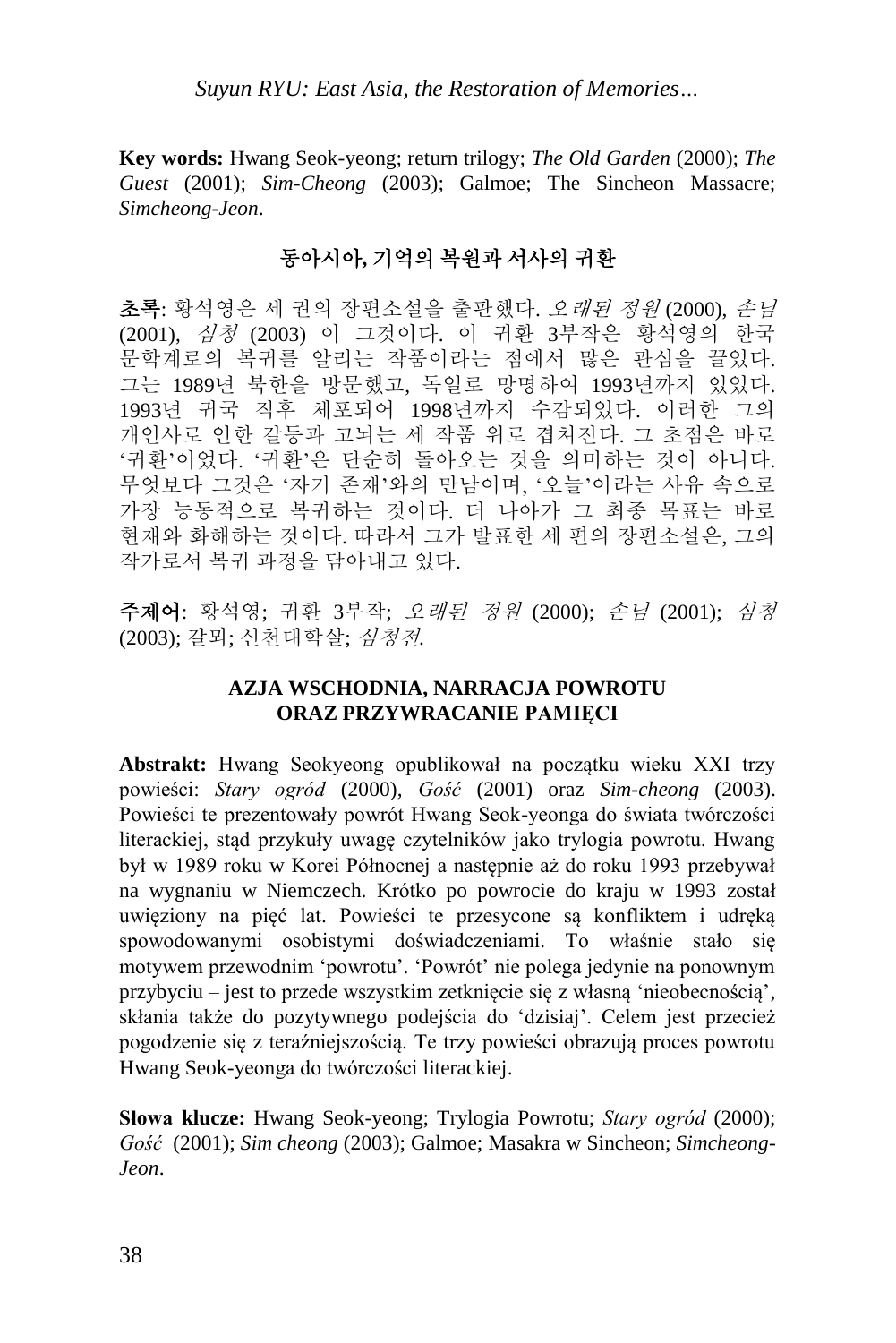### 1. A Topic of 'Return'

This article is written in the text based in Hwang Seok-yeong's three novels which were published in the early 2000s: *The Old Garden* (오래된 정원) (2000), *The Guest* (손님) (2001), *Sim-Cheong* (심청) (2003). Hwang visited North Korea in 1989, but he could not return to South Korea. He went straight to Germany and lived in exile until 1993. He returned to the South after the regime was replaced in 1993, but he was sentenced to five years for imprisonment for violating the National Security Law. His personal history is reflected in these novels. The topic that covers these three works is 'Return', so I named them as the 'return trilogy'. Translations into English are mine.

In fact, the theme of return is not so strange in Hwang's novels. His major works, such as *The Road to Sampo*, *Jang Gil-san*, *The Shadow of Weapons*, also dealt with the issue of return as an important topic. Still, another reason to note the theme of 'returns' in the three long novels published in the 2000s is that there is a significant change in the way they are returned. What attracts attention here is the confusion of identity. Return is not just come back. Above all, it is a encounter with 'self absent' and is the most active come back for 'today'. Furthermore the final goal is to be reconciled with the present. As a result, Hwang Seok-young's return trilogy were also process of his return as a writer.

## 2. Call to a Place of Memory –*The Old Garden*

*The Old Garden* is Hwang's first work since his release. Therefore, it is worth noting that is a work that declares his actual return. Faced with Hwang's autobiographical life, the work begins with the return of Oh Hyun-woo, who has been imprisoned for 18 years. The character, Oh Hyun-woo, who lived the most fiercely in the 80s, is more like a reenactment of the "ideological critical subject"<sup>2</sup> (오태호 Oh Tae-ho 2005b: 276) which previously appeared in Hwang Seok-young's novel. It evokes familiar fictional experiences that have been revealed in established epilogue novels.

<sup>2</sup> "이데올로기 비판적 주체"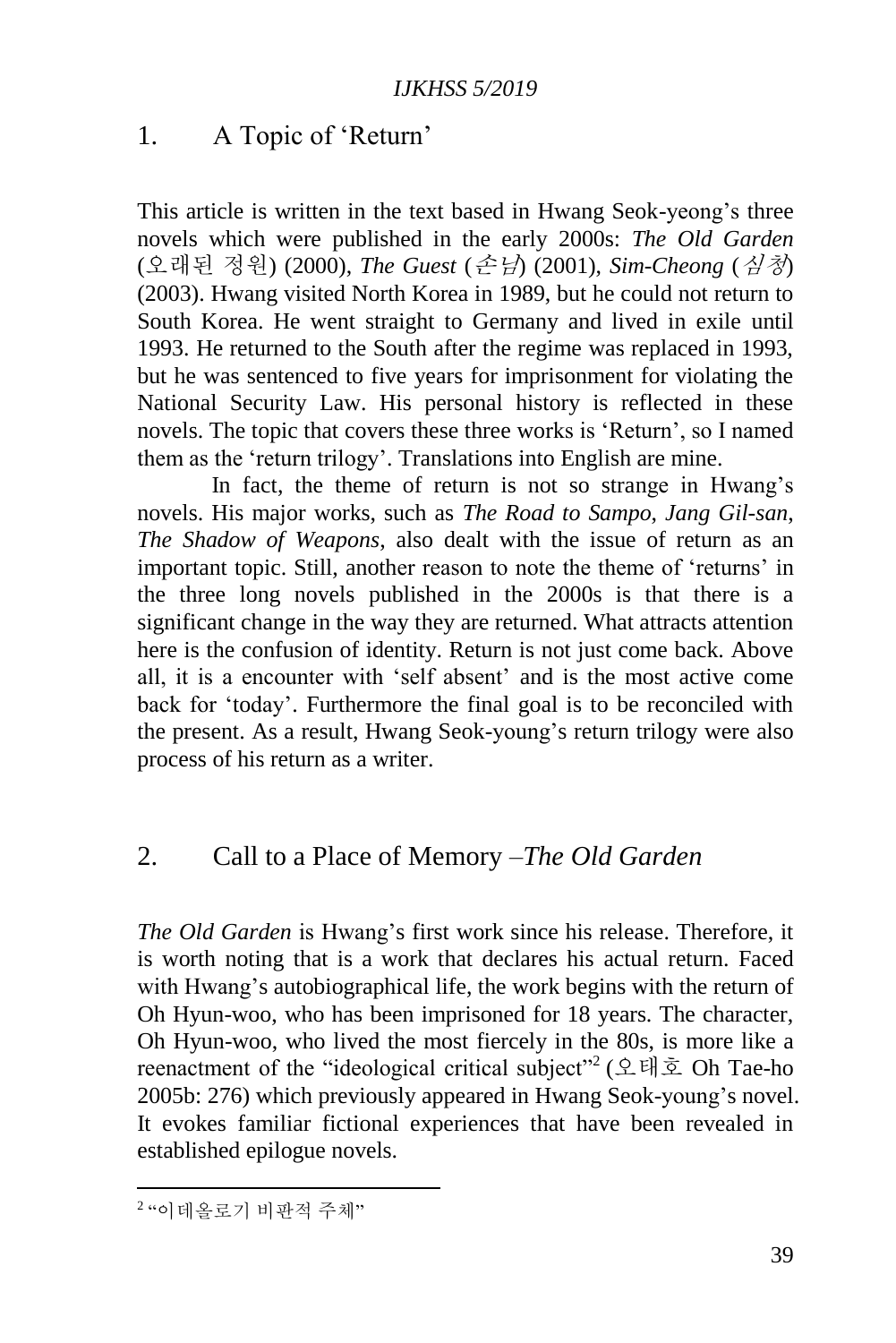However, Hwang's interest in *The Old Garden* is not in the process of returning or conflicts after her return. Rather, he has built his narration on 'the absence' until the return was possible. This is based on the perception that the contradictions of the time that the returner should resolve are not the present he encountered but the time of the past when he was absent. Therefore, the narrative core of *The Old Garden* lies not in the return itself but in the past, more precisely, in the memory of the return. In fact, the problem of the returnees' confusion is not unfamiliar to Hwang's novels. Already, he has exemplified this problem in his "Path to Sampo" which has been interpreted as his willingness to overcome the gap between the present and the hometown as an ideal (cf. 강용훈 Kang Yong-hoon 2007: 260). However, the way Oh Hyun-woo faces his past in *The Old Garden* is very unique. His past is not described by himself, but it is developed through the record of Han Yoon-hee's letter. Despite the fact that epic time is based on Oh's reality, the most interesting story in the work is told through Han's record. Han's letter is "a novel written in the form of a letter and a series of letters developed with the framework of the novel<sup>33</sup> (오생근 Oh Saeng Geun 2003: 83).

The first change shown by Hwang Seok-young as writer who returned to Korean society, is a strong belief in records. The memory that is presented through the record of a letter in *The Old Garden* gives the main character Oh Hyeon-woo a necessity for his return. But it is also the answer to the author Hwang Seok-young's return. He seems to believe that reenactment of past memories through records can give a vivid, fictional sense of realism. *The Old Garden* becomes an imaginary text that will fill Hwang's absence in Korean society. This means that *The Old Garden* is 'an imagine existence (상상된 현존 [現存])' that will fill the absence of Hwang in Korean society.

In this work, however, the space that drives the presentization of memories is none other than Galmoe. Galmoe is a space where alive Oh Hyeon-woo and dead Han Yoon-hee meet through their documented memories of a letter. In other words, he overcame the time he was absent for 18 years and faced Han Yun-hee's past. As such, the meeting of an absence and another absence allow for a more intense virtual sense of existence. So despite the fact that narrative

 3 "편지의 형식으로 씌어진 소설이고, 소설의 골격을 갖추어서 전개된 편지의 연속"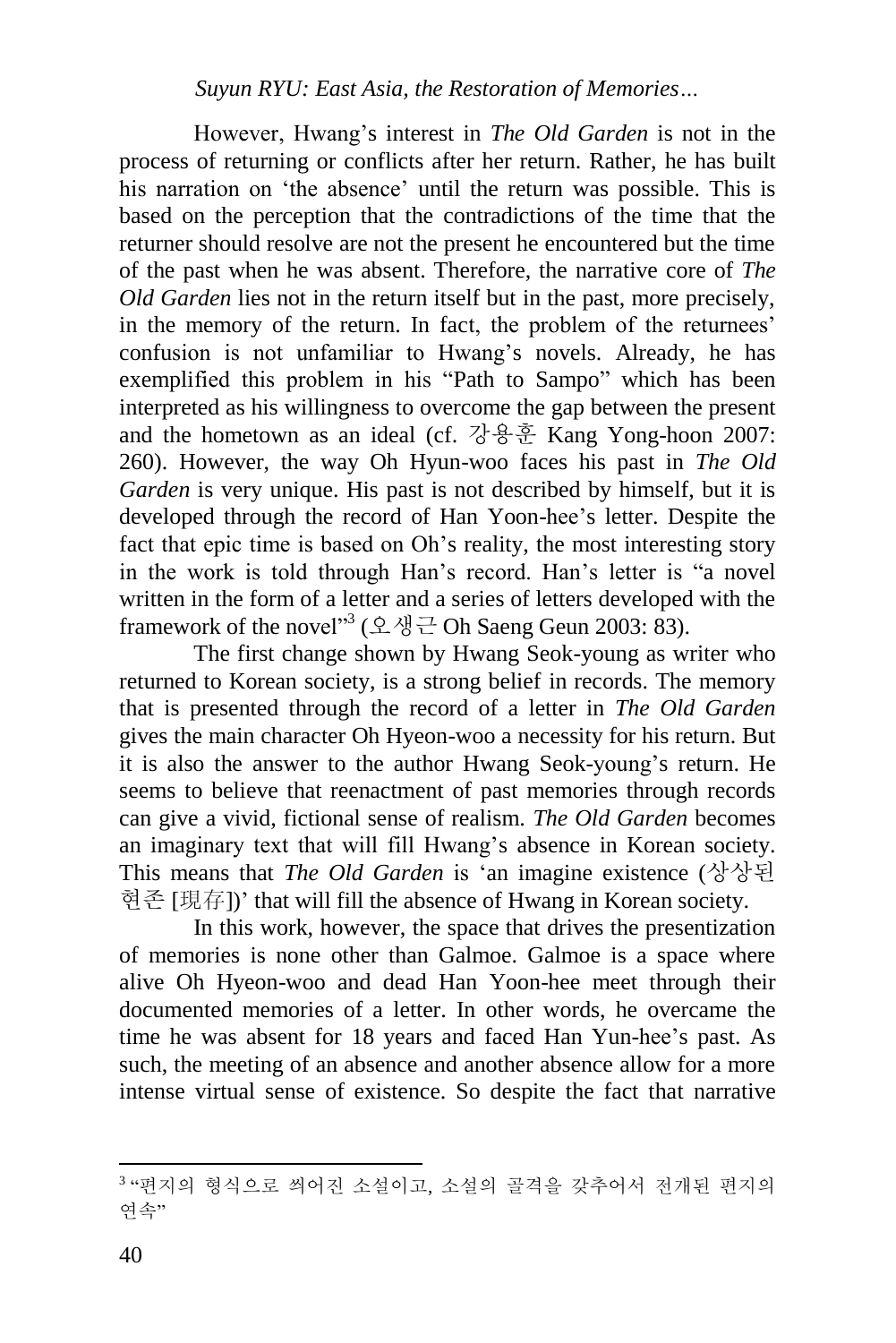time is based on Oh's present, the most interesting story in this work actually becomes Han's letter.

Han's letter embodies the meaning of his return. It's a record, first of all, and the 'power of memory' shown by that record. Han Yoon-hee recorded the life of reality as if to fill Oh's absence who was in prison. Through Han's record (a letter) Oh Hyun-woo collects pieces of time he was away from. A person's memory is absorbed into another person's memory through records and is brought to life. As such, the writer Hwang Seok-young shows that records can be a force to reconstruct reality. This is more of a confidence in himself as a writer. For him, fiction is a recovery of his absence, which in turn leads to reconciliation with the present. Now I try to focus on Galmoe again. It is the place where the conversation between the living and the dead takes place through this record, and the space of contact that exists beyond the boundary of reality.

In a previous study of *The Old Garden*, Galmoe has received the attention of many researchers (cf. 강용훈 Kang Yong-boon 2007; 권경미 Kwon Kyong-mi 2013; 남진우 Nam Jin-woo 2000; 오생근 Oh Saeng Geun 2003; 오태호 Oh Tae-ho 2005). Generally speaking, Galmoe was interpreted as maternal utopia. In response, 권경미 Kwon Kyong-mi (2013: 214) said:

"One possible reason in interpretation of Galmoe as Utopia is the strong consensus that this novel is a memorial to the frustration and failure experienced by the previous generation of intellectuals represented by Oh Hyun-woo."<sup>4</sup>

"Where are you going now? – Just follow me. It's Paradise (武陵桃源)" <sup>5</sup> (황석영 Hwang Seok-yeong 2000: 60)

Galmoe's character as Utopia was inspired by Han's words. In her first meeting with Oh Hyeon-woo, she refers to Galmoe as 'Mureung Dowon (武陵桃源)'. It has affected reading of *The Old Garden* for quite a long time. Obviously, in this work, Galmoe is Utopia, but it isn't absolute. If Galmoe was Utopia for Han, it is

<sup>4</sup> "유토피아로서의 '갈뫼'라는 해석의 일변도가 가능한 이유는 이 소설이 '오현우'로 대변되는 이전 세대의 지식인들이 겪었던 좌절과 실패에 대한 위무(慰撫)라는 강한 동의가 뒷받침되어 있기 때문".

<sup>5</sup> "지금 어디루 가는 거요? - 따라만 오세요. 무릉도원이니까."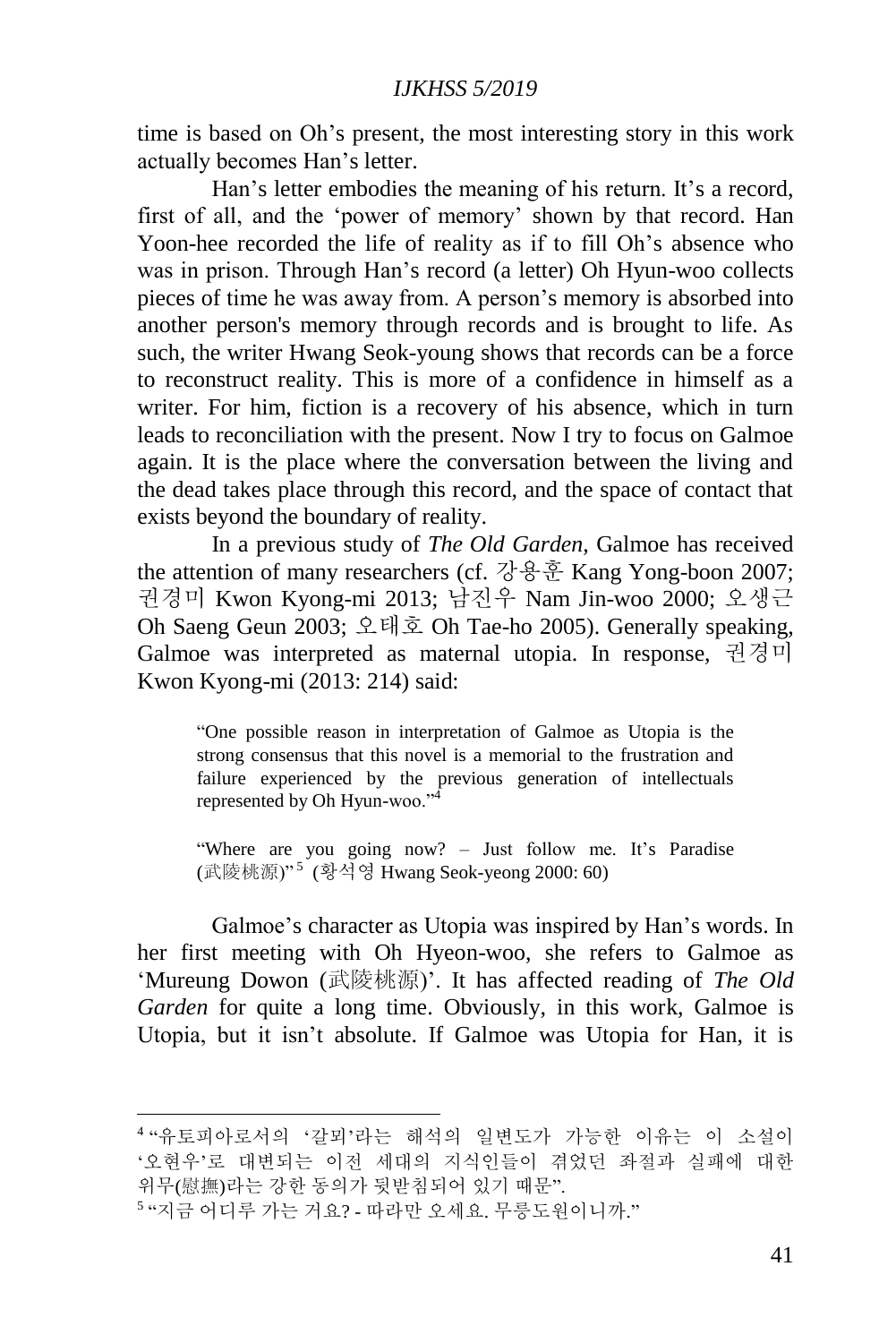because the meaning is more complex for the main character Oh Hyeon-woo:

"Being underground means that a revolutionist breaks himself and his surroundings at once and enters the lives of people without his own face. He has no name and no character".<sup>6</sup> (황석영 Hwang Seok-yeong 2000:170)

"Escape itself is a main activity for a refugee. He is like, for example, a carrier of infectious diseases that can spread danger around him. Therefore, he must isolate himself and fight with himself until there is safe."<sup>7</sup> (황석영 Hwang Seok-yeong 2000:171)

To Oh Hyeon-woo, a wanted man, Galmoe was not a voluntary option but a place of escape. There was "a space that was expelled from reality and, by extension, a space that made the sense of helplessness against itself." (cf. 권경미 Kwong Kyong-mi 2013: 212- 213). In other words, it was more like "a space of exile and asylum."<sup>8</sup> (2013: 218).

However, Han's letter unites Galmoe, which was opposed to Han Yoon-hee and Oh Hyeon-woo in different meanings. At the moment of her death, she declares returning to Galmoe to her sister Jeong-hee. Such her will and letter lead to the transformation of the nature of Galmoe into a place where life and death meet. It made Galmoe into a place of spirituality.

"It was. When I reached the top of the mountain, I felt like I was going to burst because of the frustration that I was isolated. While they flourished with force and violence, my dead friends were secretly rotting under shallow ground surrounded by the family's breathless cries." 9 (황석영 Hwang Seok-yeong 2000:216)

8 "유배의 공간이자 망명의 공간".

<sup>6</sup> "활동가가 지하에 들어간다는 것은 다름 아니라 이제까지 낯익은 자신과 주변을 일시에 끊고 얼굴 없는 사람들의 삶 속으로 들어간다는 것을 뜻한다. 그에게는 이름도 없고 특징도 없다."

<sup>7</sup> "도피자는 도피 그 자체가 가장 주요한 활동이다. 이를테면 그는 주위에 위험을 전파할 수 있는 전염병의 보균자와 같다. 그러므로 스스로를 격리하여 위험이 가실 때까지 자신과 싸워야 한다."

<sup>9</sup> "그랬다. 나는 산정에 올랐을 때 내가 자폐되어 있다는 답답증 때문에 가슴이 터질 것만 같았다. 그자들은 막강한 무력과 폭력을 쥐고 번성해가는데 죽은 벗들은 가족의 숨죽인 울음에 둘러싸여 얕은 땅 아래서 몰래몰래 썩어가고 있었다."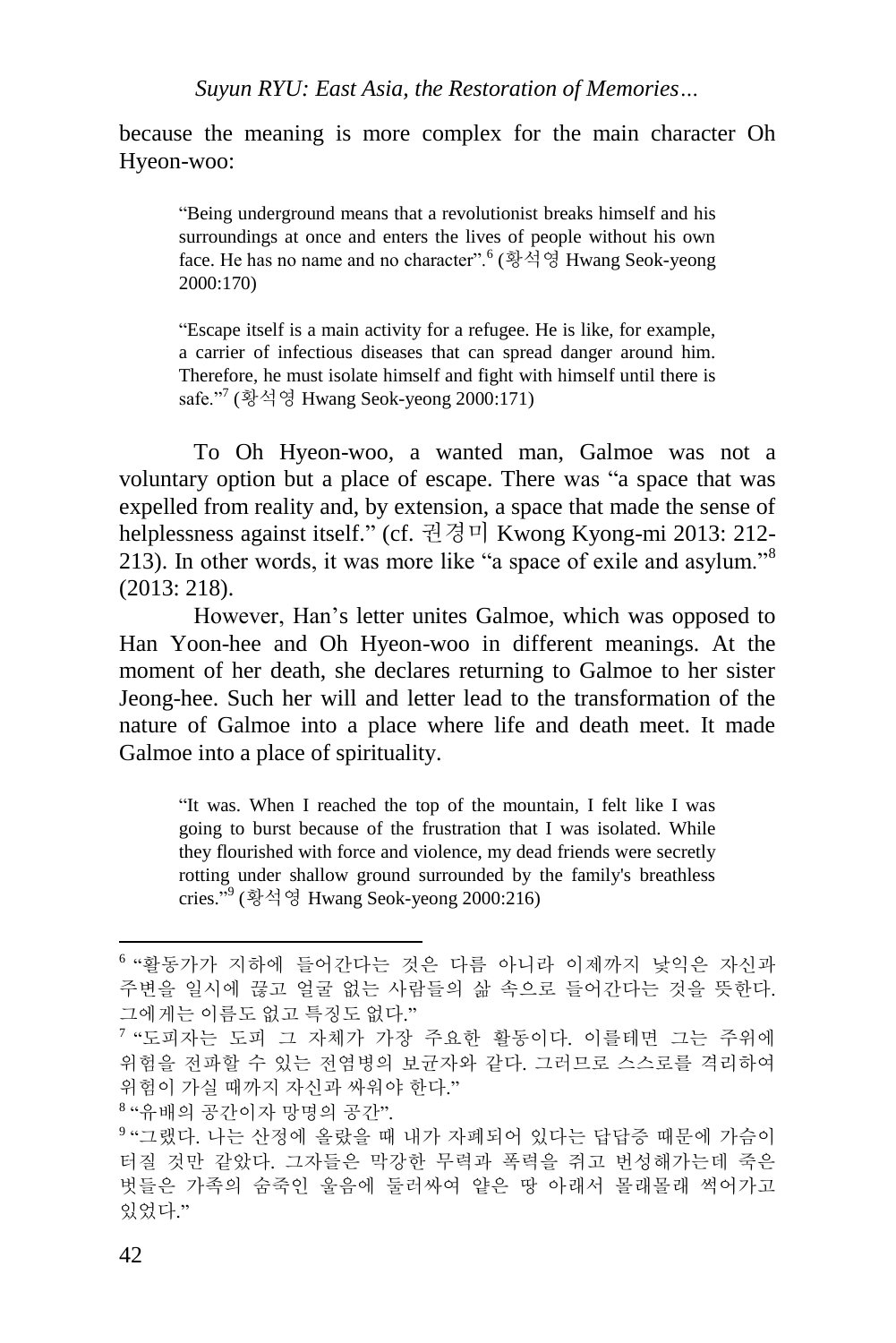"When I came to Galmoe and then Han Yoon-hee's breath touched me, I got an opponent. Through her I am here specifically. It was not Oh Hyun-woo but No. 1444, who was stuck in solitary confinement, because I was only self-conscious about sticking to my past thoughts and actions with human dignity in order to maintain my vitality to survive under adverse conditions at that time. I am now returning to the world through my opponent." <sup>10</sup> (황석영 Hwang Seok-yeong 2000:112)

Eighteen years ago, Oh Hyeon-woo felt 'answerable' in his life in Galmoe, but now he's restoring his true identity there. That's because he realized outside of Galmoe that his life was in another state of isolation. The summoning from Galmoe offers the opportunity to face up to Oh's memory that he has neglected. He thought himself someone who has been making a history, but his life was just in fact embroiled in a whirlpool of history. For him, the life is always something which makes him to act prior to think. Galmoe gave him chance to reflect on the nature of his act and what lies behind it. There is not a utopia separated from reality but a 'memory' itself that makes people think about reality through concrete distinctions. In this regard, Galmoe can be recognized as a materialized space from Han's letter.

The problem is that such a feature of Galmoe is just moment. At least for him, Galmoe is only a temporary space to stay in for his return to normal life. He is not perfect stay there in the past and now. That's because "life in Galmoe wasn't real life for Hyun-woo"<sup>11</sup> (권경미 Kwong Kyong-mi 2013: 218). But if it could provide him with a new starting point, where does the power begin?

Ironically, it is 'an absence of Han Yoon-hee'. In this piece, Han Yun-hee's function is Galmoe itself, but Galmoe can gain totality only when she is absent. Therefore, it is unjust to replace Han as a 'motherhood'. At least in this work, Han Yun-hee is not mythical as a mother. She did not live as a mother devoted to her daughter Eun-Kyeol. Rather, she was free from her obsession with blood. Hwang Seok-young gives her the meaning of a 'one person' who lives her

<sup>10</sup> "갈뫼에 와서 한윤희의 숨결과 접하면서 나는 상대방을 얻게 되었다. 상대를 통해서 나는 여기 구체적으로 존재한다. 독방에 처박혀 있던 것은 오현우가 아닌 천사백사십사번으로서, 악조건 속에서 살아남을 생명력을 유지하기 위해서는 과거의 생각과 행동을 사람의 존엄성으로 고수해야 한다는 자의식만 있었다. 나는 이제 상대를 통하여 세속의 길로 돌아오는 중이다." <sup>11</sup> "'갈뫼'에서의 삶은 '현우'에게는 현실이 아니었다."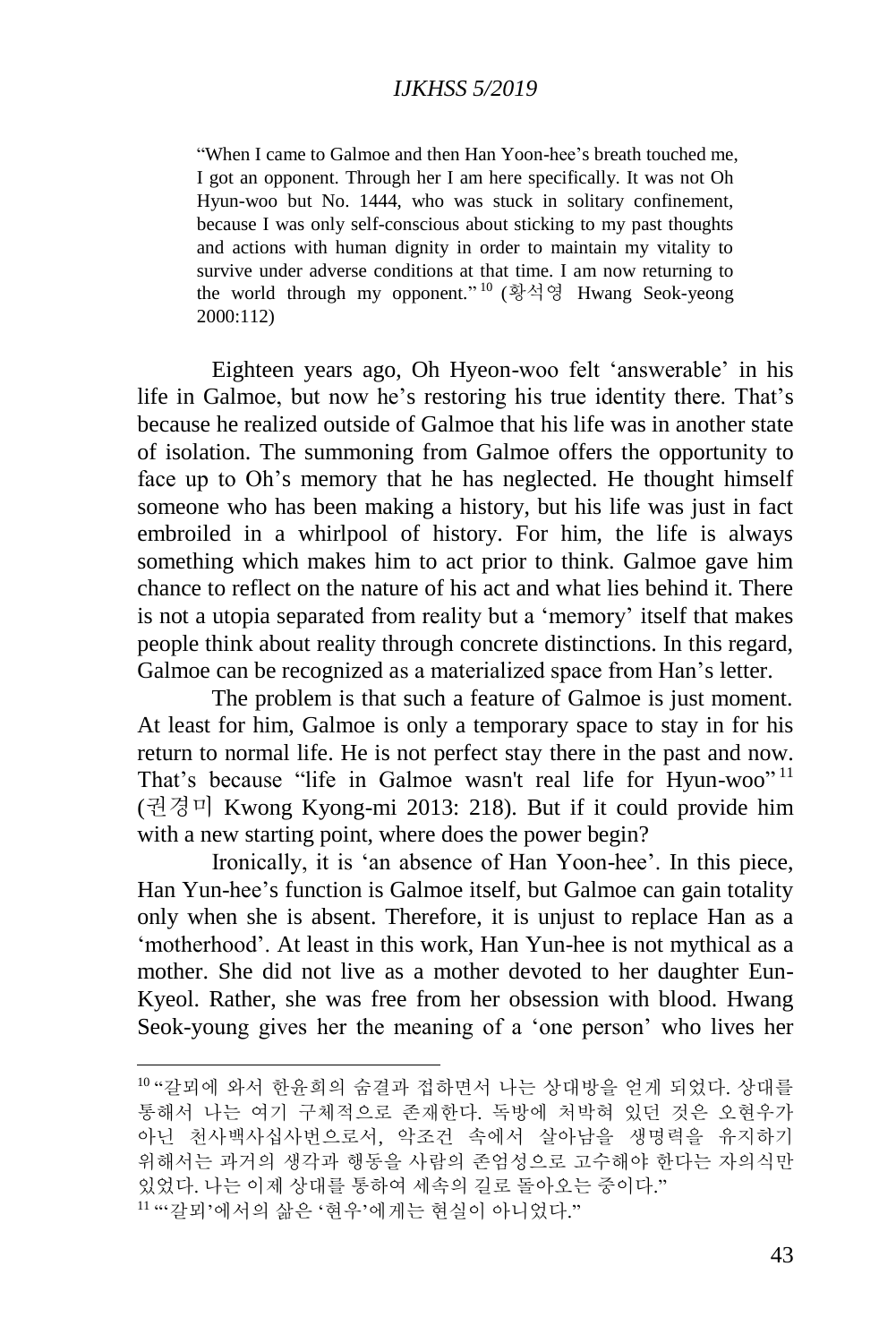own life. So she was not a mythical mother, but she was able to hug whole hurtful life to heart with love. She was life itself as a subject. But the problem is that Han's life is also outside of Galmoe.

So where is the real meaning of Galmoe? It is confirmed by Eun-kyeol. At this point, I want to point out the meaning of Oh's 18 years in prison. It is also the duration for Eun-Kyeol to grow overcome the parent's absence into a full human being. It changed the crossed absence of Oh Hyun-woo and Han Yoon-hee from *The Old Garden* to understandable. In their absence, Eun-kyeol had the chance to get possiblity of not losing her hometown even though she did not belong.

In this regard, Galmoe means 'sampo' a huge womb that cannot be restored. A place which is ready for birth, but never to stay. So it is Galmoe that can be completed only through the 'a vacancy' of someone's absence. It's another image of 'Sampo', a prototype of the world that was revealed in *The Road to Sampo*.

## 3. Literary considerations on the divided system – *The Guest*

The first significance of Hwang's return in *The Old Garden*, was the recall of stopped memories and the will to start specific reflection on the present. Thus, Galmoe has served as a place to recall and reason memories, rather than a utopian place that forgets everything.

*The Guest*, like *The Old Garden*, deals with the problem of 'return'. If *The Old Garden* considers for the 1980s, *The Guest* considers the 1950s. Both works are very similar in that they begin by recalling past memories, not present. Just as *The Old Garden*'s narration begins in earnest with Oh's return to Galmoe, the story for *The Guest* begins with Ryu Yo-seop heading to Sincheon. This Sincheon of *The Guest* is another extension and origin of *The Old Garden* of Galmoe. This is because the present of the returnees who were alive but were absent (in their hometown) is a space prepared to face the memory of the dead.

Now *The Guest*'s narration consists of a more full-fledged memorial rites. This novel was composed of twelve yards of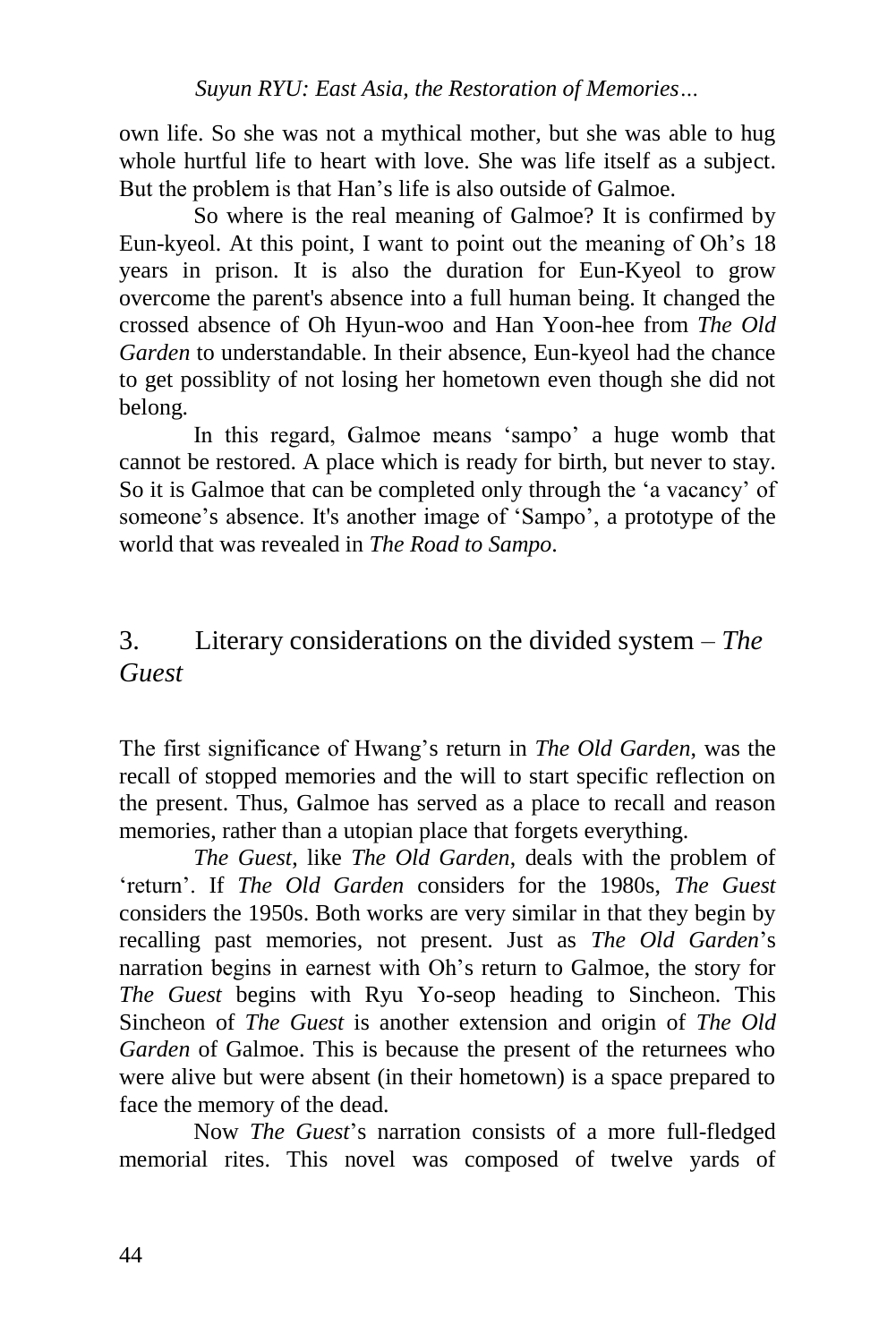Hwanghae-do's *Jinogui-gut*<sup>12</sup>. The work also faces the most sensitive issue of Korean modern history, called division, based on the murder of the massacre of innocent people in Sincheon $^{13}$ .

After the Korean War's armistice, the division that was supposed to be temporary and temporary became the reality of the public. The two regimes that formed on the Korean Peninsula were formed on the basis of acknowledging and acquiescing the division itself as a system. Therefore,

"we have no choice but to admit that the division of the two Koreas has a significant continuity to take for granted the term 'separate era'. Before we know it, the system is not a single society where either side waits for a brief period of 'repelling' or 'emancipation' but it has become a complex being, not a mechanical union of the two Koreas." <sup>14</sup> (백영서 Baek Yeong-seo 1992: 290-291).

The narration of *The Guest* is shaped on the recognition of this system.

But inside it, Hwanghae-do is a very special place. The Korean Peninsula, which was divided into two Koreas based on the 38th parallel of the Northern Limit Line after the Liberation of Korea, changed its boundary to the Military Demarcation Line (a truce line) after the Korean war. As a result, there formed the Restored Area in South Korea, which is south of the 38th parallel and north of the truce line, and the New Liberation Area in North Korea, the southern part of the border (cf. Han Monica 2015: 234).

Almost New Liberation Area is in the south of Hwanhae-do. Typical areas include Ongjin-gun, Ganghwa-gun, Byeokseong-gun, Baecheon-gun, and Yeonbaek-gun. Sincheon was close to the new liberation area and also was on the boundary of 38th parallel. Therefore, we can guess that the region was more acute in inciting and confronting ideology than any other region.

 $12$  Jinogui-gut (지노귀굿): an exorcism ritual to send the souls of the dead into the sky.

<sup>&</sup>lt;sup>13</sup> The Sincheon Massacre is a case that in October 1950 during the Korean War, about 35,000 civilians were massacred in Sincheon County, Hwanghae Province. There is still controversy over who is the perpetrator of the massacre, as the two Koreas are sharply divided over their claims. Hwang's *The Guest* interpreted the incident as a result of a ideological confrontation between the right and the left, which is not entirely explained.

<sup>14</sup> "분단체제는 어느 한쪽이 잠시 '수복' 또는 '해방'을 기다리고 있는 단일사회도 아니요, 그렇다고 남북 두 사회를 기계적으로 수합한 개념도 아니다."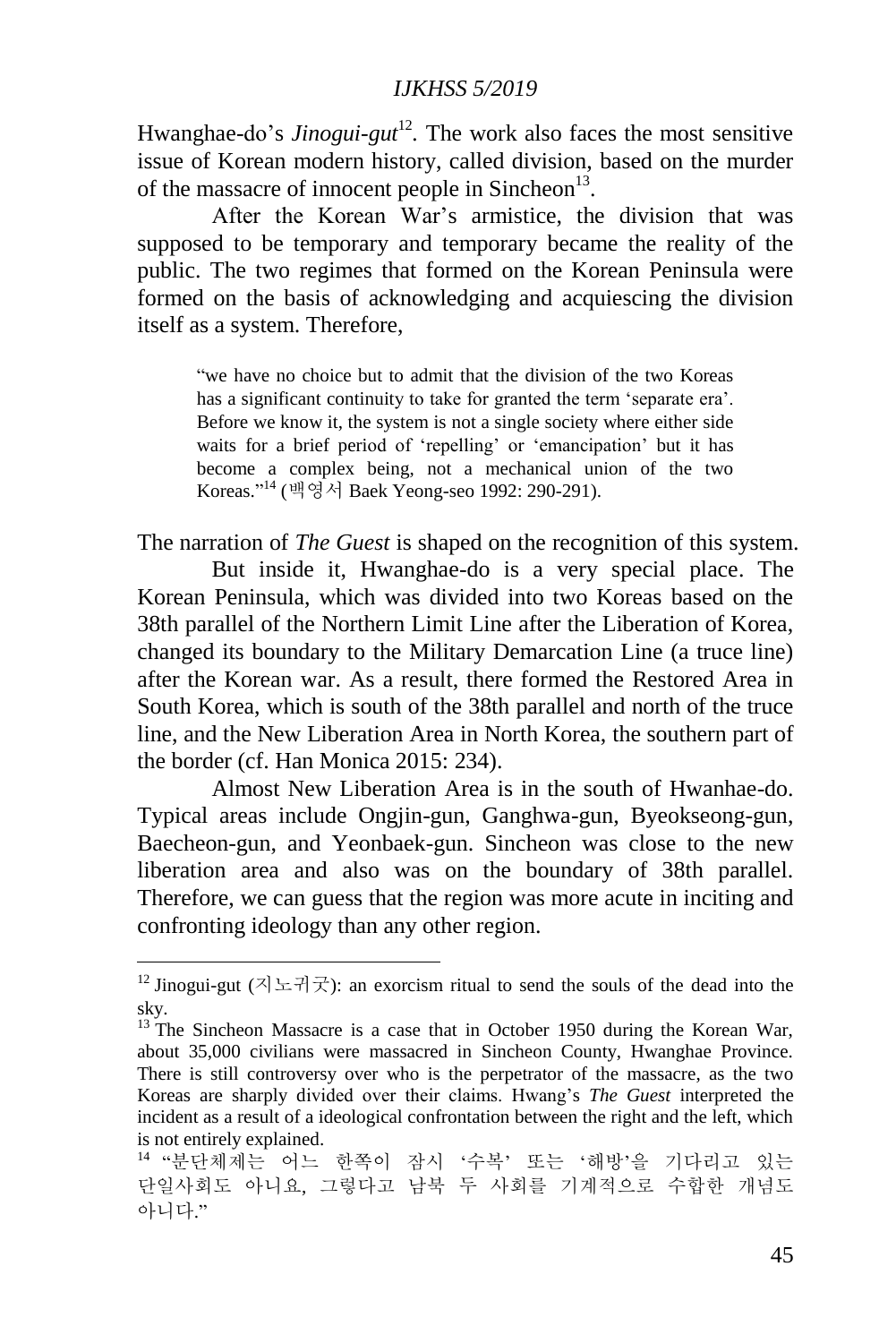*The Guest* examines the present and origin of the Korean Peninsula. It is a space where real power operates according to the divided system. Sincheon, the narratif stage of the novel, hometown to Ryu Yo-seop and his older brother Ryu Yo-yoon, is itself a symbol of all the violence and hidden memories surrounding the division. Therefore, writer Hwang Seok-young no longer describes idealized hometowns. Rather, he encourages the people to approach the actual hometown and summon the hidden memory. It is the beginning of rites that Ryu Yo-seop, a pastor in the U.S., visits his hometown of Sincheon, Hwanghae Province. But his return is not alone. Yo-seop is heading for his hometown to be possessed by gost of Ryu Yo-han, his old brother.

"Yo-seop pressed back Yo-han's phantom and sat on seat. Yo-seop, Yo-seop. He quickly lifted his hips in surprise and sat down again. Yo-seop mumbled in his mouth. Don't do anything stupid. That's it. Why do you keep showing up? I'm going home with you, too." <sup>15</sup> (황석영 Hwang Seok-yeong 2001: 37-38)

Yoseop's home visit is not just a nostalgia, but a clear goal of settling old grudges. But the subject is his old brother Yo-han. More precisely, his old brother Yo-han meets the ghosts of the men he murdered in Sincheon. And the narration of *The Guest* is developed directly through their conversations and memories. Here, Ryu Yoseop serves as a living memory medium that records the dissolution of the dead, not a returner. For this reason, the actual return of the work is the specter of Ryu Yo-han. In other words, the story is told as a Jinogui-gut performed by ghosts who died in a real space rented by a living person.

Then why should reconciliation be made from ghosts? It is worth noting that the story of *The Guest* began from the beginning with the death of the real return, Ryu Yo-han. It is the first key to reading this novel. Only ghosts that have escaped from life can be free from all restrictions that come from real life conditions. Ryu Yo-han, the main culprit of the massacre, had strived to cover-up his history of madness and violence completely through his whole life. It was the

<sup>15</sup> "요한 형의 환영을 등으로 깔아뭉개면서 요섭은 등받이에 푹 기대앉았다. 요섭아, 요섭아. 그는 깜짝 놀라서 궁둥이를 얼른 들었다가 다시 앉았다. 요섭은 입속으로 중얼거렸다. 허튼 짓 하지 말라우요. 한번 갔으문 그만이지 왜 자꾸 나타나구 기래요? 나두 너하고 고향 가볼라구."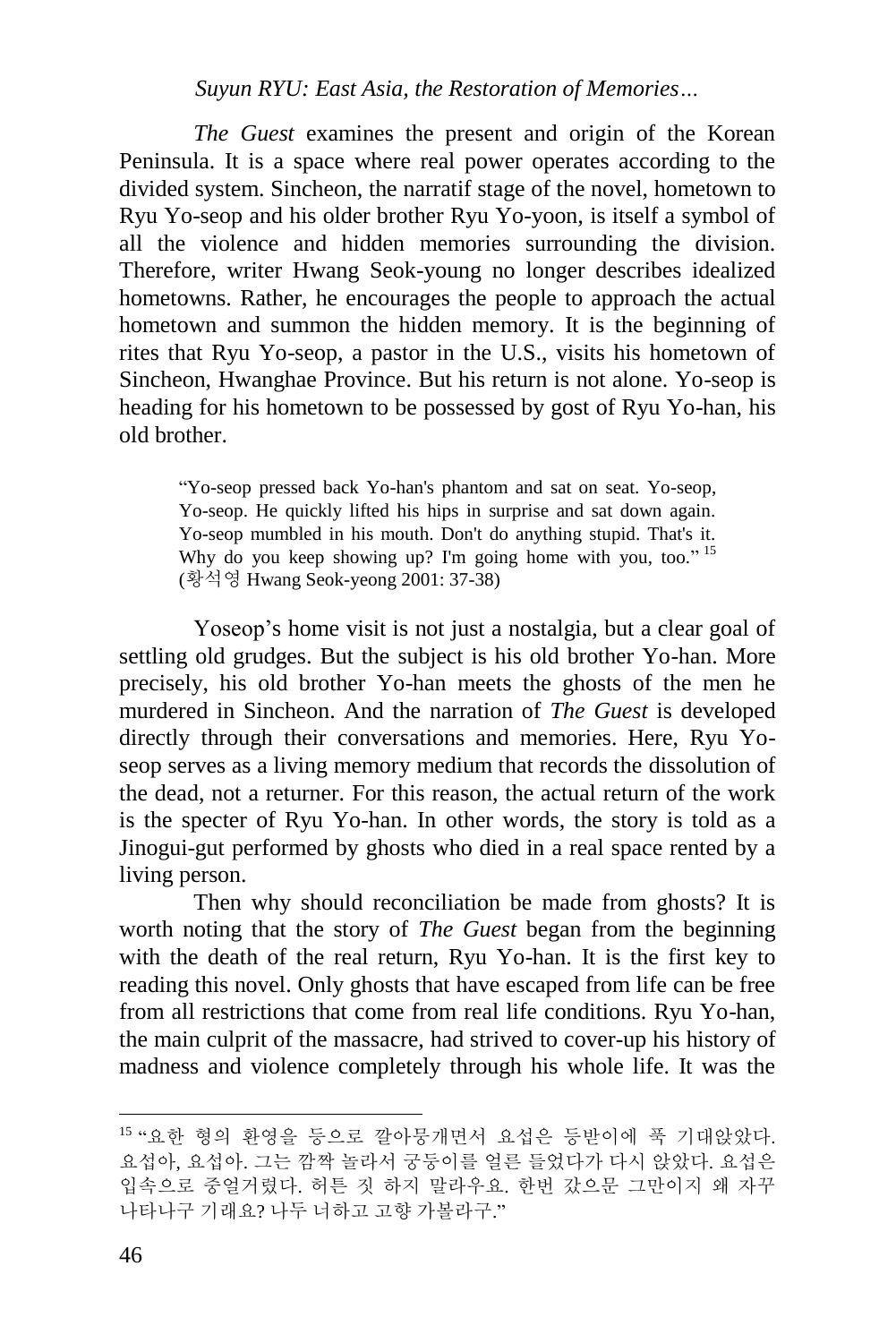only way for him to maintain a normal or normal life. Therefore, real isolation from reality was essential to clarify the hidden truth surrounding the massacre.

"-You…… look like to meet the reds. Yo-han, like an old man living alone, glanced at him with a suspicious, not a welcome expression." <sup>16</sup> (황석영 Hwang Seok-yeong 2001: 12)

Before his death, Yo-han showed suspicion and displeasure when he found out that Yo-seop was visiting his hometown in North Korea. Above all, he wanted to remember the incident in Sincheon as a holy war. The total anti-Communism and attachment to Christianity that appears in Yo-han is more like a cover-up effort to escape this sense of guilt. His life was still not free from his misdeeds and guilt.

This Yo-han's life reflects our attitude toward the division. For the past half century, the two Koreas have been at odds with each other, with their memories of violence and damage mixed. At least, in the Korean Peninsula, 'the division' is clearer to be cognized as 'system' rather than 'ideology'. Without overcoming this system, it is impossible to reflect on and to further reconcile. So it is perhaps inevitable that Yo-han will die before going home.

In the story of *The Guest*, the touch of reconciliation is not from return but from death. Yo-han's death was also predicted through Sun-nam's ghost who was killed by him. His hometown, where all memories were buried, called him. Yo-han's little bone that Yo-seop has unwittingly cherished is an essential element to open this huge altar. Yo-seop's homecoming is not his own, but is clearly for the dead Yo-han. Yo-han's death was a prelude to this return.

At this point, the title 'the guest' is contradictory. Hwang Seok-yeong said (2001: 261) that "Christianism and Marxism are imperfect modernity that we have not achieved self-sustaining modernization through colonies and divisions"<sup>17</sup>. But contrary to Hwang's intentions, the truth revealed in *The Guest* says the origin of the nightmare is within us. In fact, "the most crucial thing in the history of the massacre was land reform<sup>"18</sup> (이재영 Lee Jae-yeong

<sup>1</sup> <sup>16</sup> "너…… 빨갱이들하구 만나는 모낭이로구나." 형은 반가운 표정은커녕 혼자 사는 늙은이답게 의심이 가득 찬 눈길로 요섭을 흘겨보았다."

<sup>17</sup> "기독교와 맑스주의는 식민지와 분단을 거쳐오는 동안에 우리가 자생적인 근대화를 이루지 못하고 타의에 의하여 지니게 된 모더니티"라고 규정하였다." <sup>18</sup> "학살의 전사에서 가장 결정적으로 제시되는 것은 토지개혁"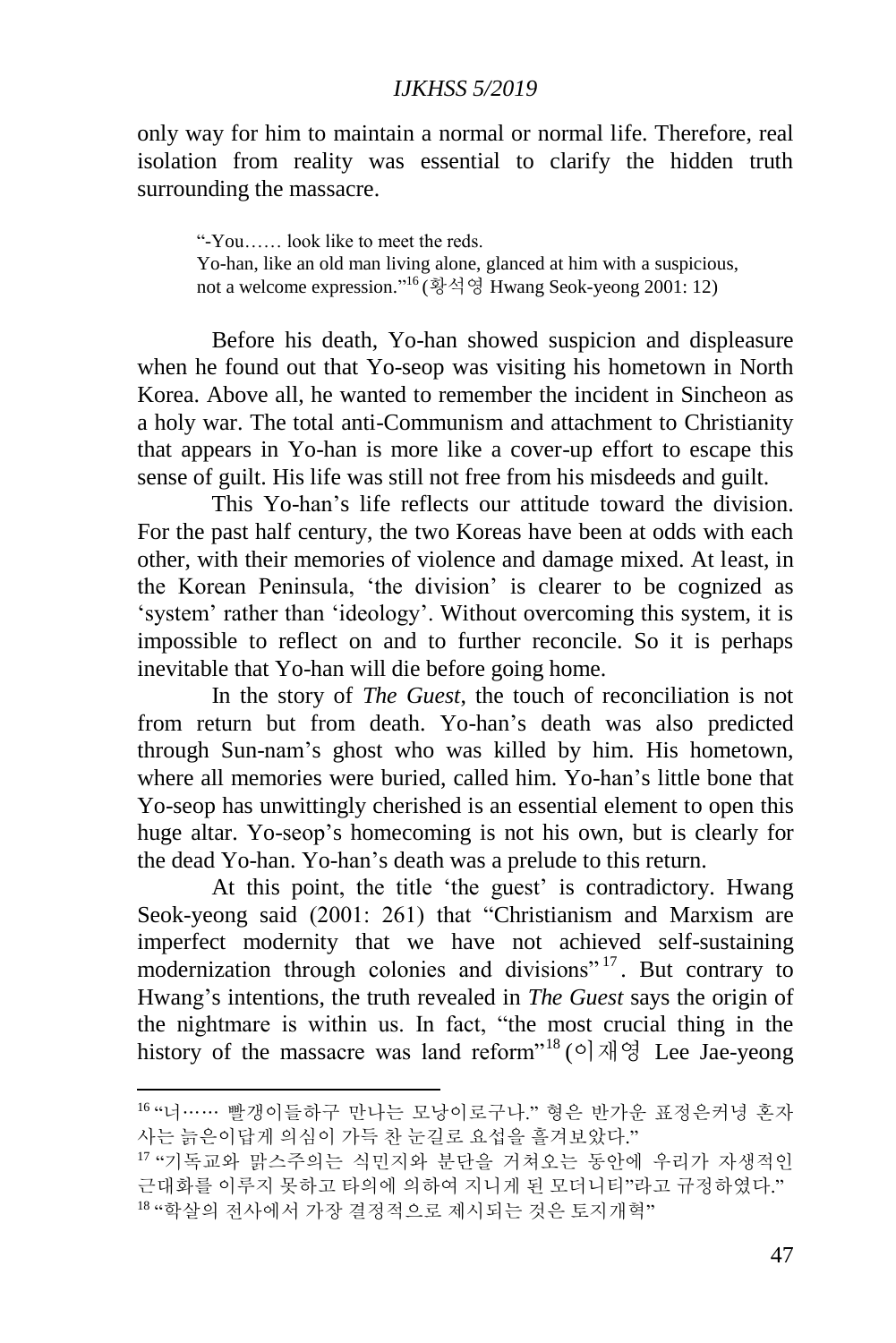2003: 109). The actual command of the small civil war in Sincheon Chamsaem-gol was an economic logic disguised as a 'guest' represented by Christianity and Marxism.

"How long did you think you'd take our land away from us, you son of a bitch.

I could hear Yo-han talking and felt someone tried to stop him. This son of a bitch was the head of the land reform committee for army. I don't want to kill him comfortably."<sup>19</sup> (황석영 Hwang Seokyeong 2001: 213)

The crime of Il-rang that Yo-han shouts is not Christian repression. Il-rang's crime was that he was the head of the land reform committee for army. The motive for the massacre was economic logic, not religion or ideology.

"God, Father, I have kept my faith under the oppression of the Communist Party, the enemy of the Holy Spirit. (……) You said our fight is not about blood and flesh, but against corrupt power and the evil spirit of Satan. The only way we can win this battle is to rely on God's power, use his weapon for this war, and prepare ourselves. Now that the Crusades are near us, which will liberate our brothers by faith, but the Satan army is still threatening us. (……)

While the prayer ended and raised their faces, young people were heated with hatred and hatred for Satan, just as their bodies were engulfed by the flame of the Holy Spirit."<sup>20</sup> (황석영 Hwang Seokyeong 2001: 203)

The moment the massacre takes over the religious aspect of the holy war, madness becomes uncontrollable. Here, the "Yo-han's idea that defines the war against the socialists as a holy war is in line

<sup>19</sup> "너 이새끼 우리 땅 뺏구 천년만년 리당위원장 해먹을 줄 알았네? 요한이 말이 들레오구 곁에서 말리넌 소리두 들리두만. 이새끼 군 토지개혁위원장 지냈디. 펜하게 쥑여선 안되가서."

<sup>20</sup> "하나님 아부지 저이넌 성령으 적인 공산당으 압제럴 받으멘서 믿음얼 지케왔습네다. (…) 우리 싸움언 피와 살에 대한 것이 아니오 정사와 권세와 이 어둠의 세상 주관자덜과 사탄이라넌 악령에 대한 싸움이라 하셨습네다. 우리가 이 싸움에서 이길 수 있넌 유일한 방법언 하나님으 능력얼 으지하고 이 전쟁얼 위해 하나님으 무기럴 사용하며 우리 자신얼 준비시키는 것입네다. 이제 자유으 십자군덜이 저이 믿음으 형제덜을 해방하려고 지척에 왔으나 사탄으 군대넌 아직도 저이럴 위협하고 있습네다. (…) 기도를 드리고 얼굴을 들자 청년들은 온몸이 성령의 불길에 휩싸이는 것처럼 사탄에 대한 증오와 혐오감이 뜨겁게 달아올랐다."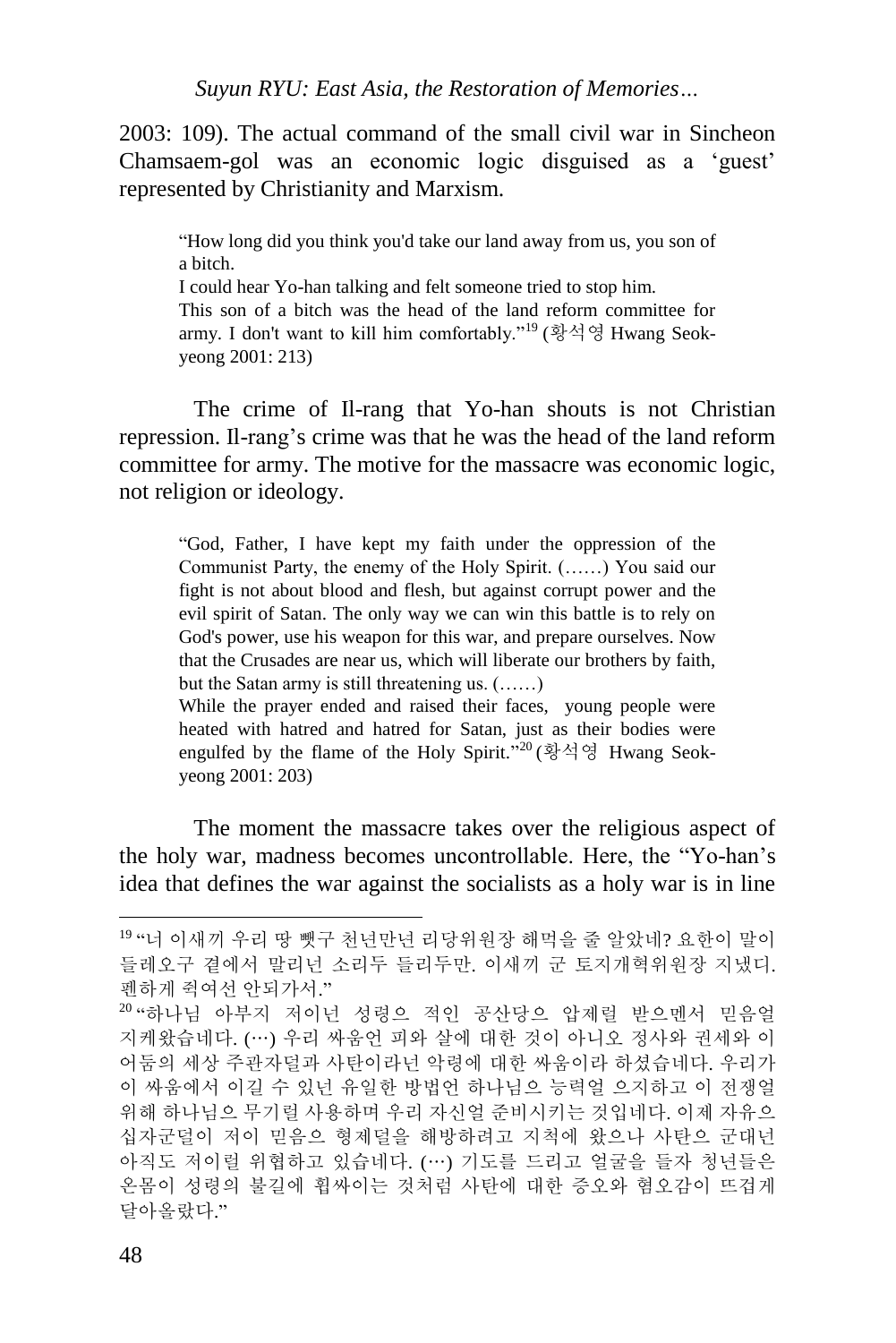with the idea of witch hunting."<sup>21</sup> (양진오 Yang Jin-oh 2001: 1231). Religion was used as a justification for violence, and collective insanity was tolerated under the name of the holy war.

"I thought our 'social splitting' was over. It is no longer the Lord's crusade to destroy Satan. I thought that we began to cost test and faith was corrupt. (......) When we were a little annoyed, we cursed and killed our opponents." <sup>22</sup> (황석영 Hwang Seok-yeong 2001: 246).

Uncontrollable madness. 'The division', and 'the system of division', by itself, has eaten into our modern history with insanity. The reason why a living Yo-seop had to exist only as a recording medium is also stated here. It is because Yoseop is a 'living person' within the system, and it is impossible for him to judge the division outside the system.

Finally, the ghost's story closes, and Yo-seop burns dead Yohan's clothes and hides his bones in the land where he was born. This concludes Yo-han's long and arduous return. But as a recording medium and a remembering self, Yo-seop's true meaning is discovered later on. Yo-seop did not consider himself to be the perpetrator of the massacre. Yo-seop's attitude is as like that we are today looking at the division and divided system. Even though we are in the system, we are either ignorant or neglectful of its responsibilities.

Hwang Seok-young asks us through Yo-seop: can we really be free from this nightmare? There is only one truth that Yo-seop encountered in Sincheon. At the moment of the brutal massacre, he was there too.

The ghosts went down, and the survivors prepared themselves to clean up the nightmare of reality. How will Hwang solve this era of reconciliation and coexistence? His narrational journey now leads readers to 19th century East Asia through *Sim-cheong*. Because he takes issue with yesterday's 'memory' that made it possible for him to return, not today.

<sup>21</sup> "요한의 발상법은 바로 마녀 사냥의 발상법과 상통"

<sup>22</sup> "나는 이제 우리의 편먹기는 끝났다고 생각했다. 더이상 사탄을 멸하는 주의 십자군이 아닌 것이다. (......) 조금만 짜증이 나면 에이 썅, 하고 짧게 씹어뱉고 나서 상대를 죽여버렸다."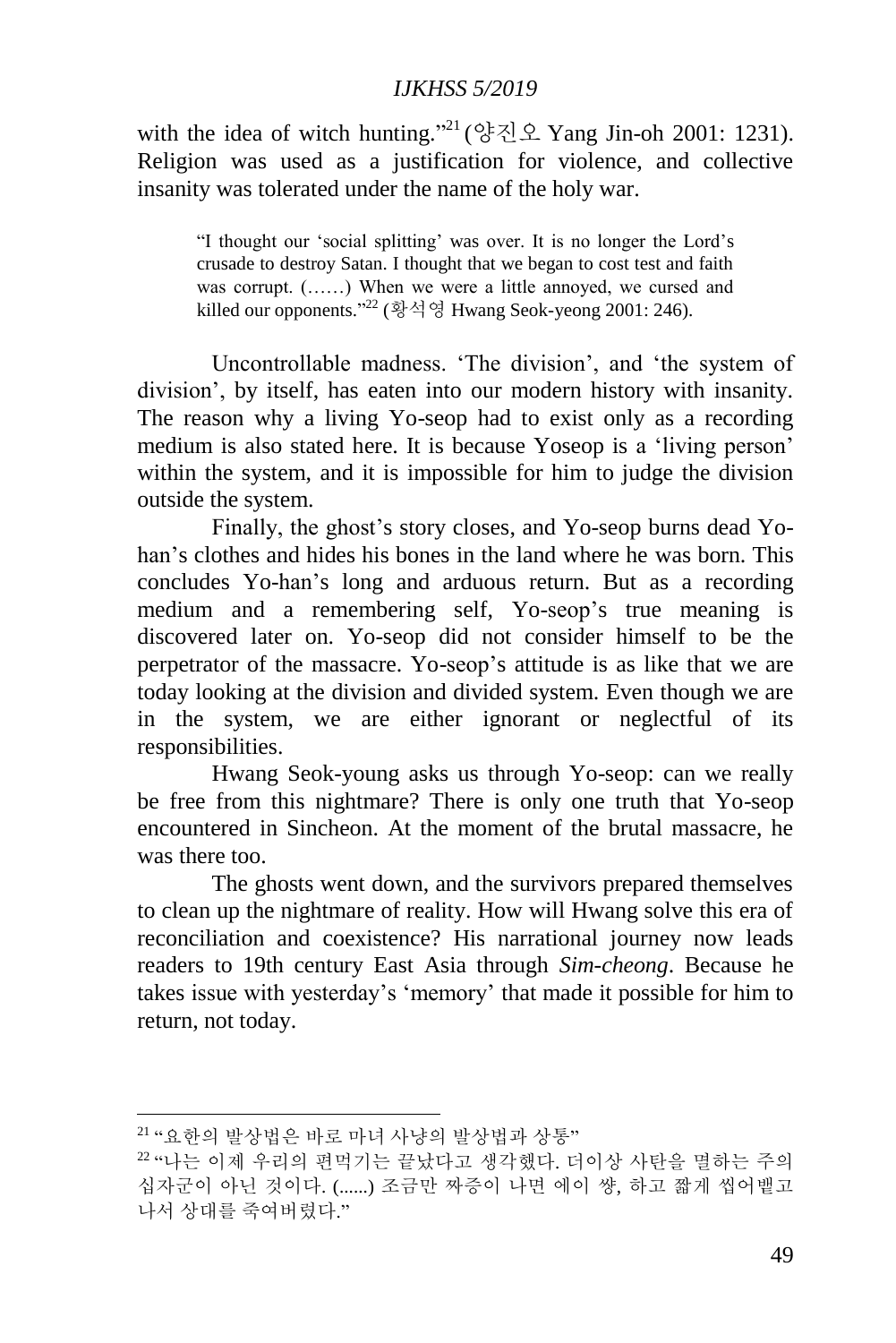4. Return of the Discourse and Translated 'Joseon' in East Asia- *Sim-Cheong*

The previous two return narration recalls the essential meaning of Hwang's return project in the 2000s. It was a recall of memories and a reconciliation with the present through such recall. Ultimately, it was an attempt to reflect on our modern history from the beginning. And now in *Sim-Cheong*, he comes back to the very beginning of the modern era. He now tries to explain the essence of 'the guest' as a 'transplanted modernity'.

Hwang's *Sim-Cheong* parodies the familiar tale, *Simcheongjeon*, while betraying. *Sim-Cheong*, more than anything, begins by removing the narrative formula that is hung by this character. The author removes the anura of filial piety from *Sim-Cheong*. The filial piety of filial piety, which was voluntarily sacrificed for blind father, no longer exists. Only a poor Joseon girl, Sim-cheong, had to be sold for a few bucks amid her stepmother's greed and father's neglect. Hwang's *Sim-Cheong* translates the theme of *Simcheong-jeon* into 'forced sacrifice' or 'exploitation'.

A girl who has nothing is now thrown naked into a society of modernity. She chooses her own way of becoming a commodity to survive. For this, Sim-cheong goes through symbolic death as a human sacrifice. She separates her soul 'Cheong-i' from her own body. Therefore, she could stand the journey of prostitution. She was reborn as a substance through the symbol of death.

The characteristics of Hwang's story of return are repeated in *Sim-Cheong*. It went through the gateway of death and leads back to the 'empty absence'. But after the spirit of 'Cheong-i' was separated from her body, Sim-cheong was virtually absent in this story. She is always shaped by other people's eyes rather than by herself. Like all the names (Ren-hwa, Lotus, Renka) she had, she was always defined by others. That is because Sim-cheong is not just an individual here, but a person who literally portrays the realities of East Asia that are turning into a colony.

Sim-cheong was transformed from a simple country girl to a prostitute, from an old Chen lady to a local mistress of an English businessman, to a royal wife and a fairy maestro. All her journeys symbolize the encounter of imperialism among East Asian countries. Therefore, Sim-cheong's wandering gives us a fascinating experience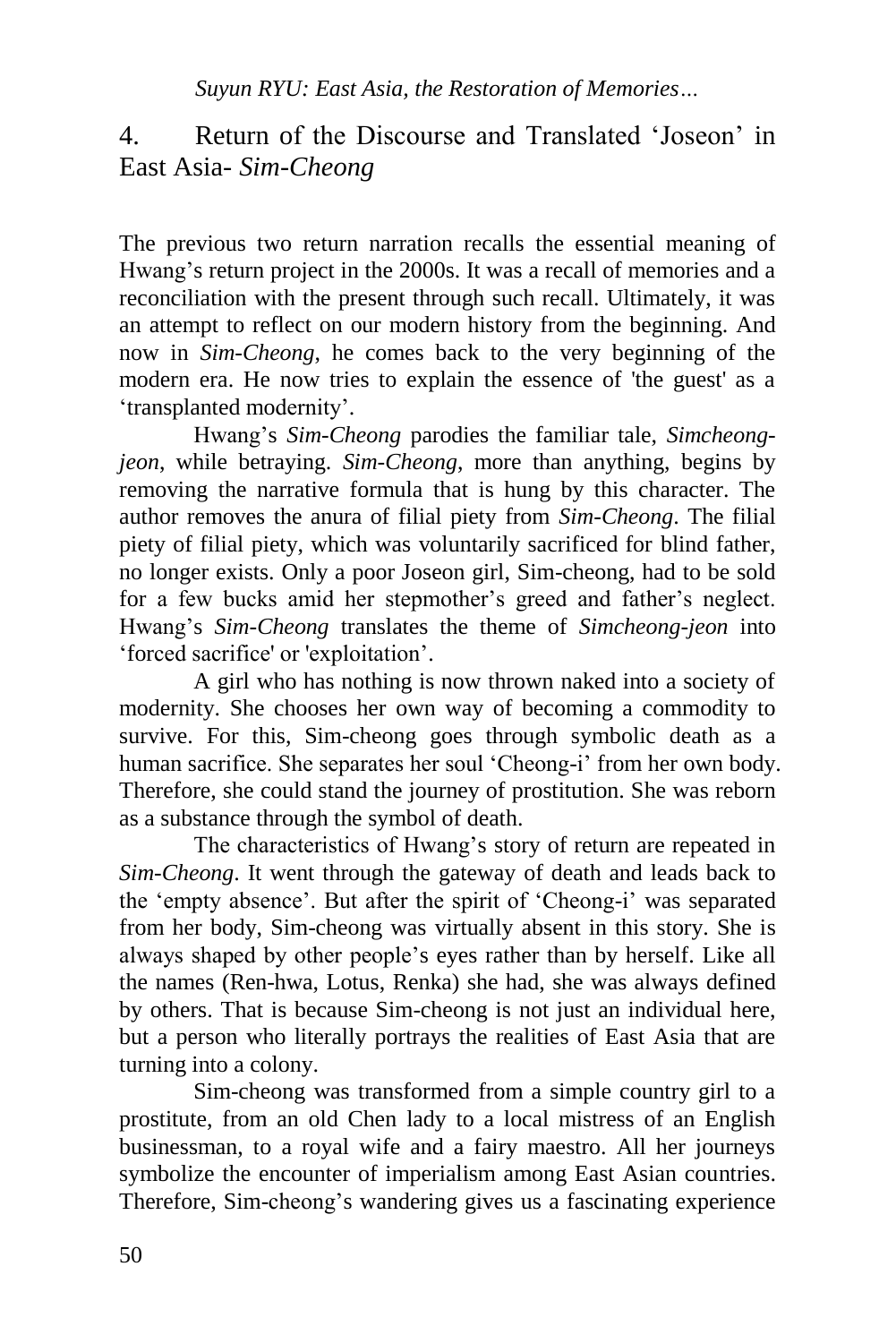of "the diverse landscape of East Asia that has entered modern times."<sup>23</sup> (서영채 Seo Yeong-Chae 2004: 2). The personal journey of Sim-cheong follows the historical transformation process of East Asia and modern times.

If *The Old Garden* and *The Guest* dealt with the aftermath of a reconciliation with the past, Shim cheong aims to describe at the long and arduous return of a Joseon-era girl. From this point of view, the phrase "the Ulysses record of a far-off return"<sup>24</sup> (최원식 Choi Wonsik 2001: 47) attached to *The Old Garden* seems to be more appropriate for *Sim-Cheong*.

As such, the fate of Sim-cheong is terribly violent. Simcheong was not allowed any image of 'comfort'. Sim-cheong herself did not lament or frustrate her humble life under any circumstances. She overcame the most desperate moment with her strongest life.

" – Now that the old man is dead, Lenhwa's role has ended.

But I can't go back to Cheong-i.

Lenhwa whispered inside Cheong-i. It was a world that she had already left, like the remote underworld blocked by the high seas of the deep, blistering waters.<sup>"25</sup> (황석영 Hwang Seok-yeong 2003: 58)

Next to the deceased Chen, Sim-cheong thinks of her fate. She realizes that her role as an old Chen's waiting servant is over, but she can't go back to 'Cheong-I'. Because she had chosen to live as Lenhwa with a weapon of 'body'.

As such, Sim-cheong divides herself constantly, achieving the goal of 'survival' through violent fate and painful compromise. Simcheong's choice to become a 'Lenhwa' rather than 'Cheong-i' was inevitable in order to protect her during the long, long journey of rape. She didn't abandon 'Cheong-i' she hid 'Cheong-i' in order to protect 'Cheong-i'.

"I'm going to swallow them all. Okay, let's just hang in there. I'll knock them down one by one. (…) She turned her head sideways and

<sup>&</sup>lt;sup>23</sup> "근대로 진입하는 동아시아의 다양한 풍경"

<sup>24</sup> "머나먼 귀환의 율리씨즈적 기록"

<sup>25</sup> "노인이 죽었으니 렌화의 역할도 끝나버린 것이다. 하지만 청이로 돌아갈 수는 없어. 청이의 몸 속에 함께 살게 된 렌화가 속삭였다. 그건 저 컴컴하고 물보라치던 높은 파도의 바다로 가로막힌 아득한 저승처럼 이미 떠나온 세상이었다."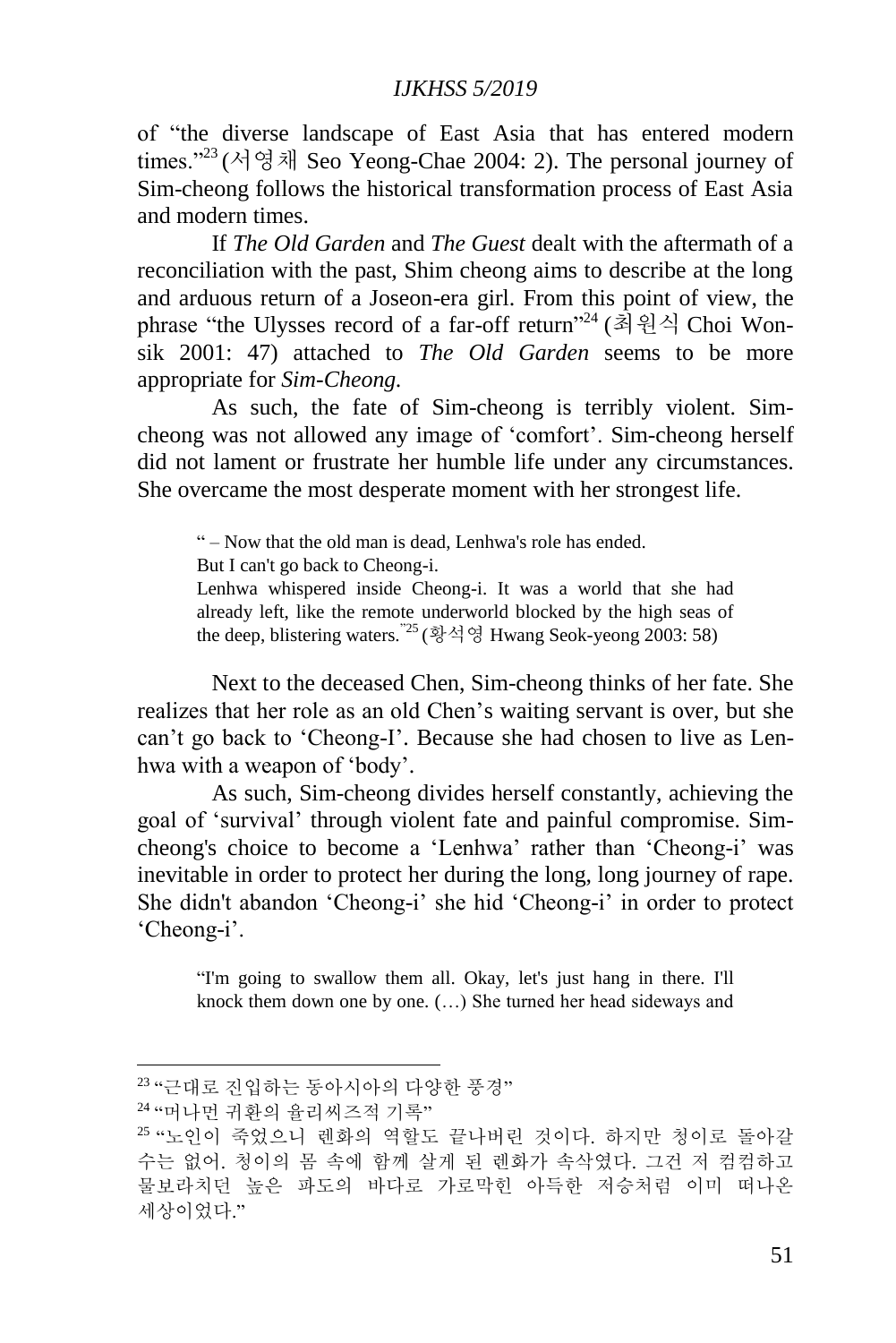opened her mouth half-open, but she never closed her eyes."  $26$ (황석영 Hwang Seok-yeong 2003: 174)

Sim-cheong's effort not to be frustrated by her own fate is surprisingly strong. In addition, Sim-cheong accepts fate, but never wants to settle for it.

"-I want to go back to Dansui.

James suddenly threw a cigar into the yard and screamed.

-Oh, damn it! Are you saying that? I rescued you from the ditch and made you a lady. And I was going to marry you and to make you a legal wife. By the way, are you going to go back to Dansui's whore? Cheong-i screamed too.

-Hey James, you're a merchant. We got a contract. You paid me and hired me. Don't you know Baozi? When the deal's over, you either pay back or you're looking for another woman."<sup>27</sup> (황석영 Hwang Seok-yeong 2003: 56)

Sim-cheong's hardships in this novel resemble the history of exploitation in Joseon and East Asia. Sim-cheong sometimes compromised with fate and sometimes actively faced it. Hwang tried to pay attention to any possibility of our history through *Sim-Cheong*. Therefore, self-division of Sim-cheong is very intentional. The harsh fate given to Sim-cheong prevented her from finally returning to the 'Cheong-i'. However, her willingness to protect her identity as a 'Cheong-i' led her to become a more mature human being than 'Cheong-i'.

Hwang Seok-yeong throws a task at Korean. If the invincible history of colonization was our destiny, everything can no longer be solved by hanging on in the past and appealing for injustice. What are we doing to preserve our own identity from the 'the guest' of foreign ideology? The problem returns to Sim-cheong. Hwang requires

<sup>26</sup> "내가 저들을 다 삼켜버릴 거야. 그래, 조금만 참자. 저들을 차례차례 쓰러뜨릴 테니까. ( … ) 청이는 고개를 옆으로 돌리고 입을 반쯤 벌려 숨을 내뿜고 있었지만 절대로 눈은 감지 않았다."

 $27$  "단수이로 돌아가고 싶어요." 제임스가 갑자기 시가를 마당으로 내던지며 소리를 질렀다. "이런 젠장할, 그걸 말이라구 하는 거야? 나는 시궁창에 빠진 너를 건져다가 숙녀를 만들어주었어. 그리고 결혼해서 정처 자리까지 주려고 했단 말야. 그런데 너는 지금 단수이의 창녀로 돌아가겠단 말이지?" 청이도 소리를 질렀다. "이봐 제임스, 너는 장사꾼이야. 우린 계약을 했어. 당신은 내게 급여를 주고 나를 고용한 거야. 바오쭈도 몰라? 계약이 끝나면 당신이 다시 돈을 내고 재계약을 하든가 아니면 다른 여자를 찾는 거야."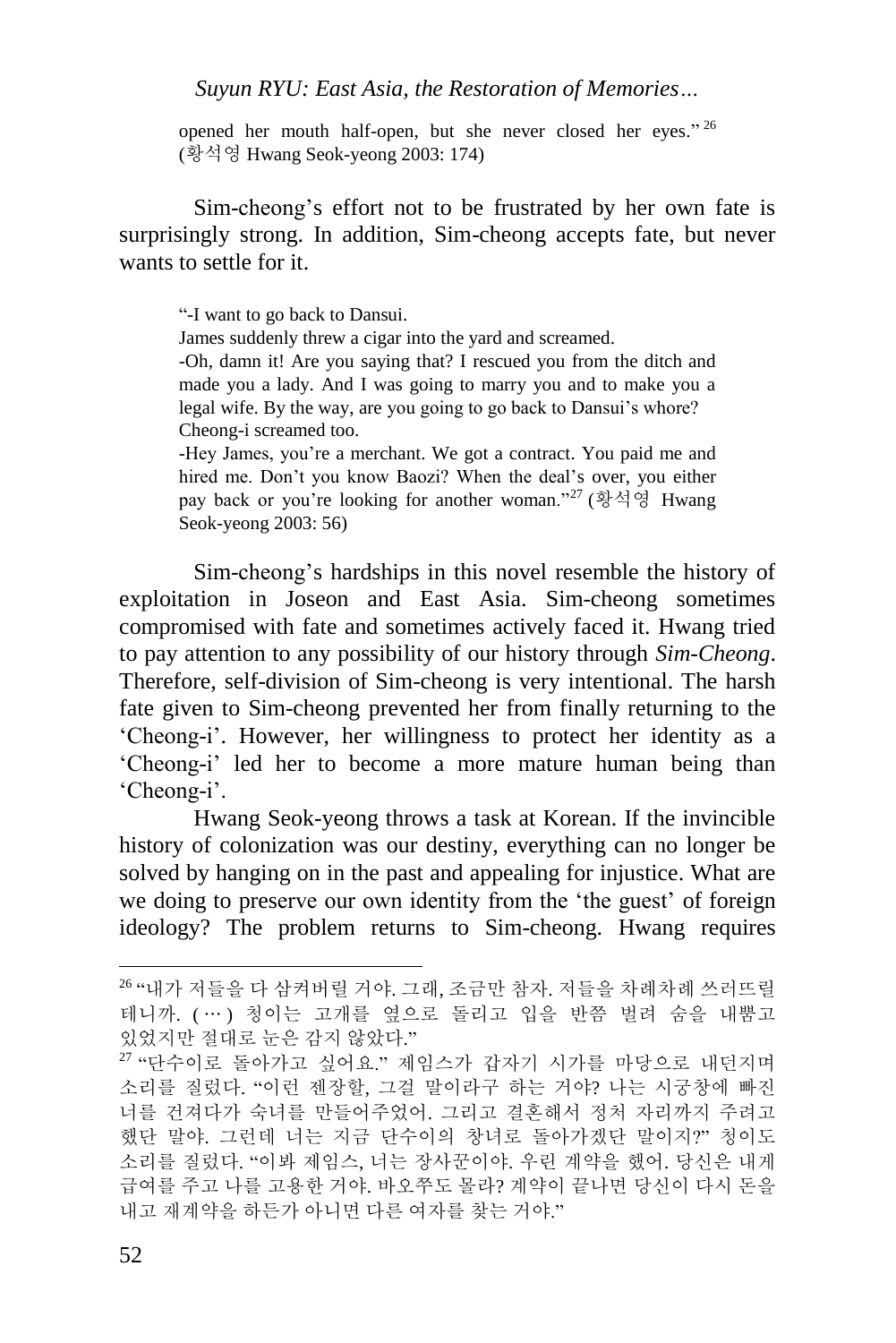readers outside of the text to find meaning of missing Sim-cheong within *Sim-Cheong*. Who is Sim-cheong?

Sim-cheong is a mother figure whom he wanted to recover from *The Old Garden*. Hwang Seok-young breaks the old model of motherhood through Sim-cheong. Sim-cheong has never had a baby, but she became a mother. She raised dead co-workers' children and built a house for biracial children of whores. No, in order to be a mother, she was more daring to compromise with her fate.

Hwang does not translate this Sim-cheong's behavior into a fancy formula. So the process of her becoming a mother is so natural. Because it's the underlying love, which every human has, for another human being. This seems to be the face of Hwang's new motherhood.

As soon as Sim-cheong becomes a 'motherhood' herself, she becomes one who can escape the yoke of fate that led her. Finally, now she can choose her own destiny. Through this maturity of Simcheong, Hwang shows a deep reflection on a human being who protects herself against the harshest of fate.

## 5. Conclusion

Finally, writer Hwang Seok-young returned to Korean society in name and substance with return trilogy. The return trilogy was about recalling and reflecting memories, seeking reconciliation with the present through the past, and at the same time closing the last century, which was horribly violent. The final piece of the trilogy, *Shim-Cheong*, ended its return and threw a new topic, 'Modern of East Asia'.

So how does the basic meaning of Hwang Seok-young's return come together? The first is the confusion of identity. The Korean society, which was absent for 10 years, became a stranger to him because that decade was the most rapidly changing time in Korean society. So second, he have got the subject of meeting his absence. That naturally leads to the third, the right to think of the changed 'today'.

But his return was not a conclusion, but a beginning, and was actually another topic. The question is caused from *Sim-Cheong*, the finale of the return trilogy. Why did the writer leave Sim-cheong on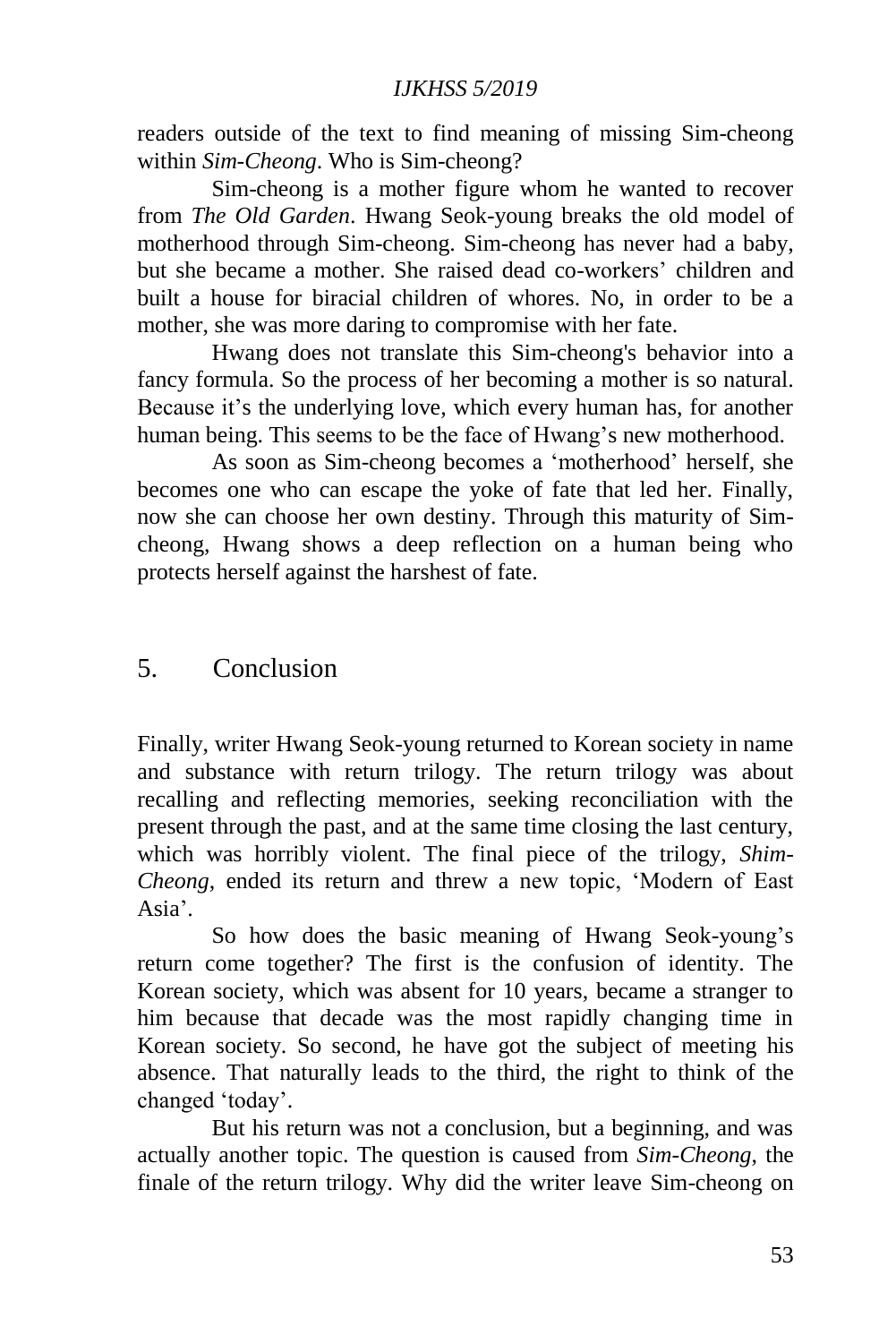the narrow peninsula and throw her into the middle of world history? So, did we all find 'Joseon' and Korea through Sim-cheong?

We were able to discover the world of modern East Asia through the journey of Sim-cheong. But Sim-cheong, who returned to Joseon, was not a true returner. Still, she is typed not 'Sim-cheong' but 'Yeonhwa Bodhisattva'. Although Sim-cheong tried to protect her identity as a 'Cheong-i', she was unable to reconcile with her absence.

The meaning of Sim-cheong's return here must be corrected. She did not return to her hometown to return to 'Cheong-i'. It is to confirm the death of 'Cheong-i' through her stomach and recognize 'Sim-cheong' as another self, who has been called by her numerous names. That is to end the journey of long division.

Hwang adapted the filial piety and sacrifice of *Simcheongjeon* into exploitation. 문재원 Mun Jae-won (2006: 354) states that "Prostitution in *Sim-Cheong* is a mirror of modern systems that evoke the violence of modernization surrounding East Asia in the 19th century."<sup>28</sup> . *Shim-Cheong*, however, is the end of this long journey, the actual beginning and limitation of the author Hwang's return.

He gave Sim-cheong the possibility of a special motherhood, but for that very purpose, Sim-cheong always existed as a symbol, not as an individual. Furthermore, all the violence against Sim-cheong was not properly repented. But if Sim-cheong could be the beginning, because she was the one who won her own 'life'. The meaning of the 'start' can be more pronounced by comparing it with the sequel *Baridegy*. I did not make *Baridegy* the text of full-fledged discussion in this paper. I think there will be a chance to discuss the work in relation to Hwang Seok-young's other work, *The Gaebbabbaragi Star*. Discussions on this are left to the task of the future.

# Bibliography

강용훈 (Kang Yong-hoon). 2007. 황석영 장편소설에 나타난 귀환의 의미 Hwang Seok-yeong jangpyeon soseol-e natanan gwihwan-ui uimi (A Study on the meaning of the returning in Hwang Suk-Young's Novel). 한국문예비평연구 Hangug

<sup>1</sup> <sup>28</sup> "『심청』에 나타난 매춘은 19 세기 동아시아를 둘러싸고 있는 근대화의 폭력성을 환기시키는 근대 제도의 거울인 셈이다."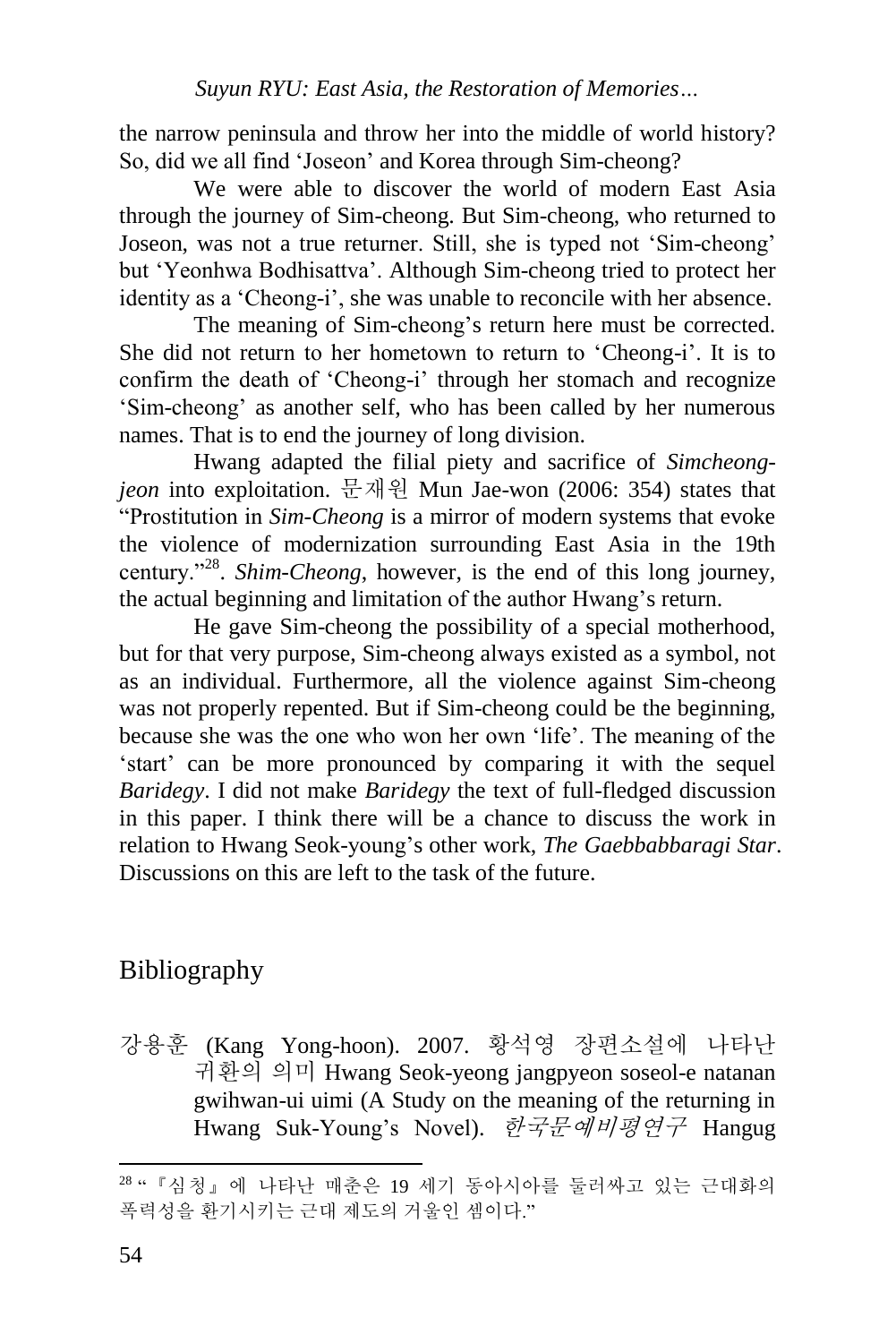Munyebipyeong yeongu (*Korean Literary Review*). 24: 259- 283

- 권경미 (Kwon Kyong-mi). 2013. 지식인 주체의 생존 현실 인식과 저항의 서사 Jisigin juche-ui saengjon hyeonsil insig-gwa jeohang-ui seosa (The Recognition of Survival Reality of Intellectuals subject and the Narrative of Resistance), 한국문예창작 Hangug Munye Changjag (*Korean Literary Creative Writing*) 12-1: 207-235.
- 남진우 (Nam Jin-woo). 2000. 돌의 정원: 황석영 소설과 알레고리적 상상력 Dol-ui jeongweon: Hwang Seok-yeong soseol-gwa allegorijeog sangsangryeog (Stone Garden: Hwang Seok-yeong's Novel and Allegory Imagination), 문학통네 Munhakdongne 2000, vol. 7 (3): 1-19.
- 문재원 (Mun Jae-won). 2006. 황석영의 "심청"의 근대성과 탈근대성 Hwang Seokyeong-ui *Simcheong*-ui geundaeseonggwa talgeundaeseong (A Study on Soggyung Hwang's *Shim Chong*'s modernity and post-modernity), 한국문학논총 韓國文學論叢 Hangug Munhag Nonchong (*Korea Publications*) 43: 351-375.
- 백영서 (Baek Yeong-seo). 1992. 분단체제의 인식을 위하여 Bundan cheje-ui insig-eul wihayeo (For the Recognition of the Divided System), 창작과비평 Changjag-gwa Bipyeong (*The Quarterly Changbi*) 1992, Winter: 288-309.
- 서영채 (Seo Yeong-chae). 2004. 창녀 심청과 세 개의 진혼제 Chanyeo Simcheong-gwa se gae-ui jinhongje (Simcheong as a Prostitute and Three Repose of Souls), 문학동네 Munhakdongne 2004. Vol. 11 (1):1-15.
- 양진오 (Yang Jin-oh). 2001. 해원하는 영혼과 죽어가는 노인들 。<br>황석영의 "손님" 과 김원일의 "슬픈 시간의 기억" Haeweon-haneun Yeonghon-gwa jugyeoganeun noindeul – Hwang Seok-yeong-ui "Sonnim"-gwa KimWeon-il-ui "Seulpeun sigan-ui gieog (The Miseries of the Soul and the Dying Old Men), 문학과사회 Munhag-gwa Sahoe (*Literature & Society*), 2001. Vol. 14 (3): 1229-1238.
- 오생근 (Oh Saeng Geun). 2003. "오래된 정원" 과 시간을 이기는 사랑의 힘 "Oraedwen Jeongweon"-gwa siganeul igineun sarang-ui him (*The Old Garden* and the Power of Love over Time), In: 황석영 문학의 세계 Hwang Seok-yeong Munhagui segye (*The World of Hwang Seok-yeong's Novel*),